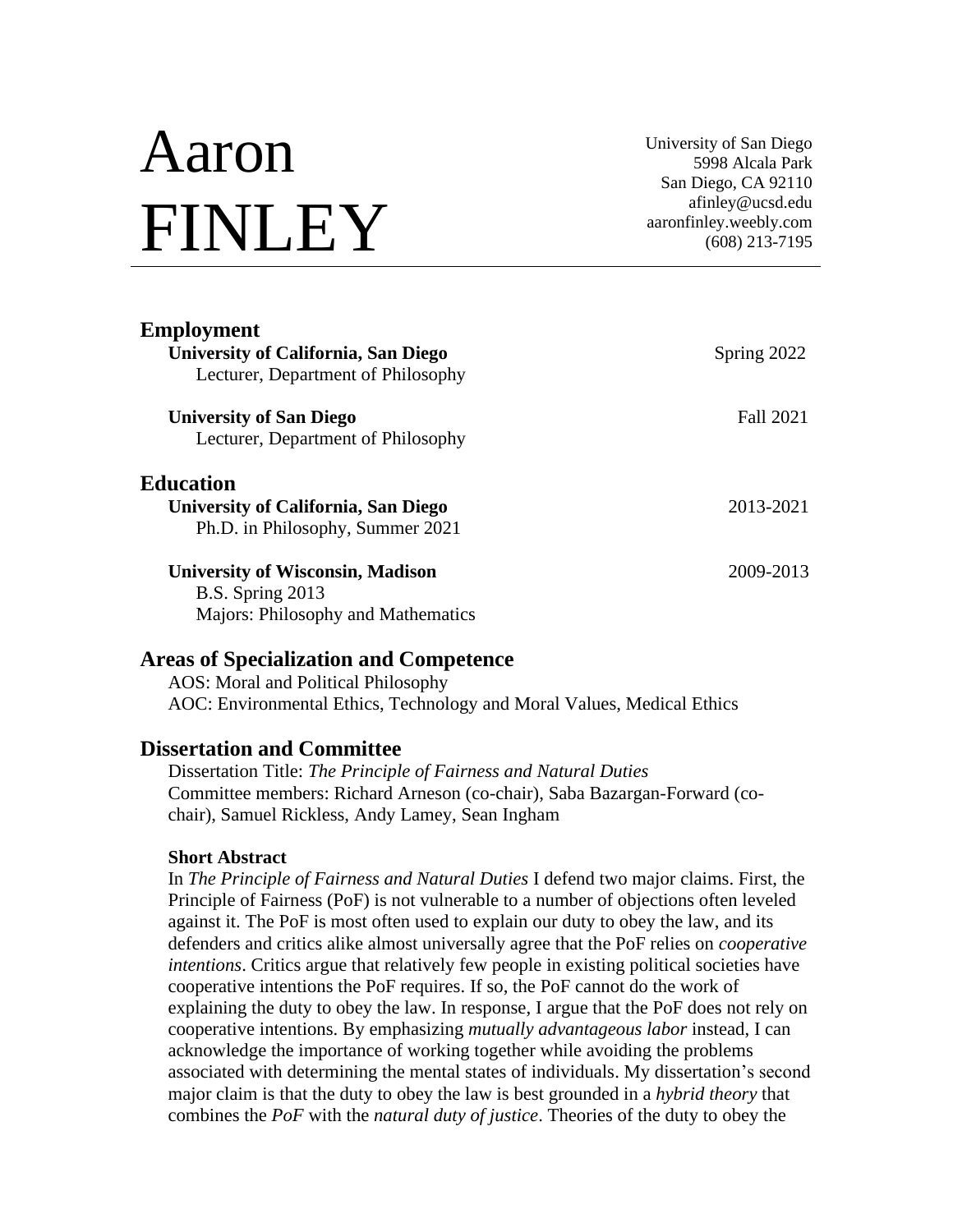law grounded in the PoF are often seen as rivals to those grounded in the natural duty of justice, but I argue that this opposition is misguided. Each theory suffers from an explanatory gap that the other is able to fill. By combining the two, I defend a theory of the duty to obey the law that breaks new ground in the literature, and that is not vulnerable to objections facing other prominent theories.

#### **Publications**

"Slack-Taking and Burden-Dumping" *Journal of Ethics and Social Philosophy*, Forthcoming

#### **Presentations**

"Fair Play and Artificial Agents" USD, Brown Bag Colloquium Series, presenter, 2021

"Fairness and the Right to Freedom of Movement" UCSD, 2020 Interdisciplinary Conference on Movement, contributor, 2020

"Slack-Taking and Burden-Dumping" UCSD, MaPPS, presenter 2019

"Fairness and Voluntary Acceptance" Pacific APA, Session on Political Philosophy, session commentator, 2019

USD, Conference on Exploitation, session chair, 2016

### **Teaching Experience**

#### **Courses Taught as Primary Instructor**

Philosophy 115: Philosophical Methods (Spring 2022) Philosophy 110: Intro to Philosophy (Fall 2021) Philosophy 27: Intro to Ethics (Winter 2021) Philosophy 13: Intro to Ethics (Summer 2020) Philosophy 27: Ethics and Society I (Winter 2020) Philosophy 27: Ethics and Society I (Summer 2019)

#### **Courses Assisted as a T.A.**

INTL 101: Culture and Society in International Perspective (Fall 2019) Phil 27: Ethics and Society I (Spring 2019, Summer 2018, Fall 2017, Winter 2015, Spring&Fall&Winter 2014) Phil 13: Intro to Ethics (Spring 2018) Phil 10: Intro to Logic (Summer 2017) Humanities 2: Rome, Christianity, and the Middle Ages (Spring 2017, Spring 2016) Humanities 1: The Foundations of Western Civilization (Winter 2017, Winter 2016) Seminar on Teaching in the Humanities (Fall 2016, Fall 2015) Phil 164: Technology and Human Values (Summer 2016) Phil 28: Ethics and Society II (Spring 2015, Fall 2013)